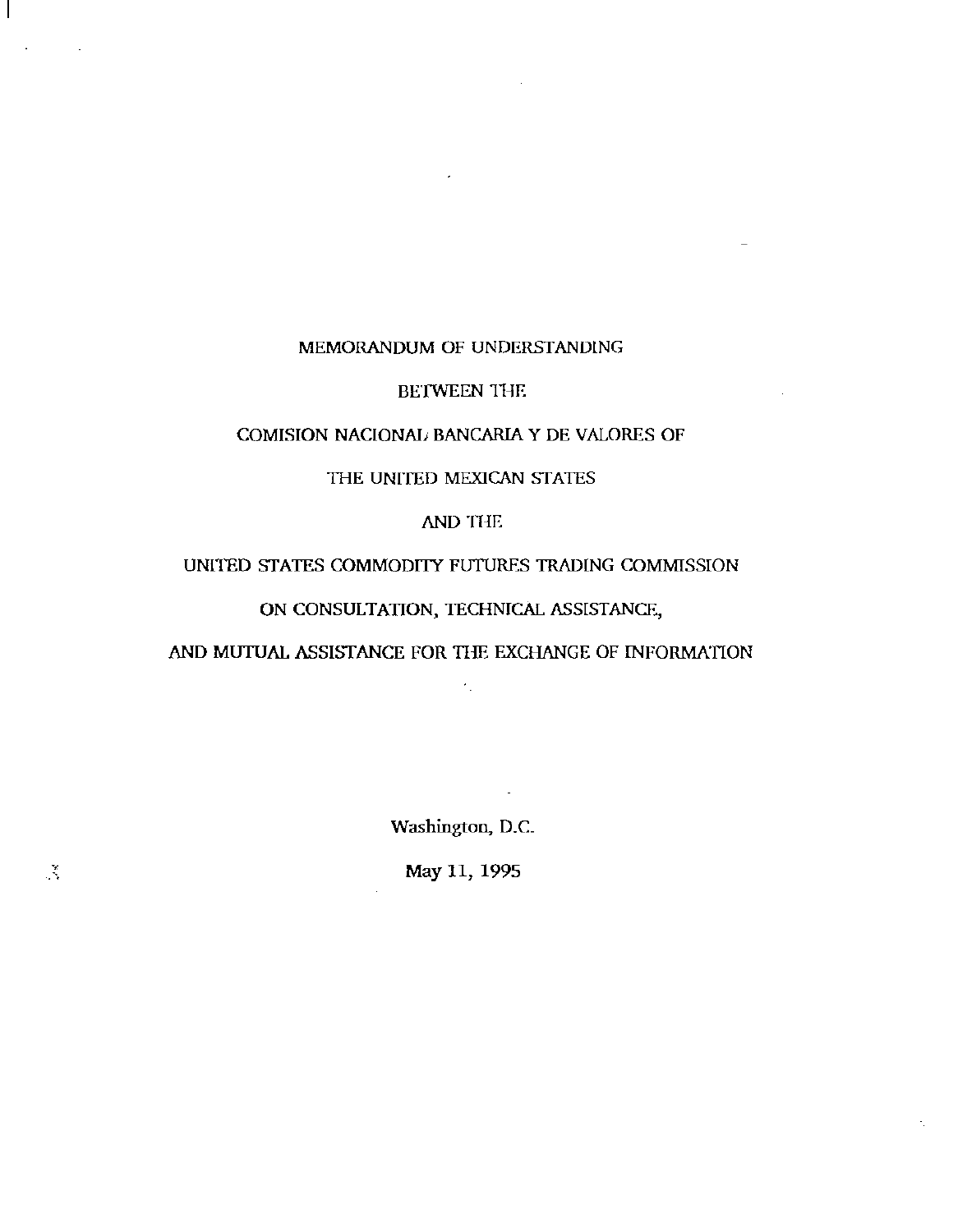### MEMORANDUM OF UNDERSTANDING

The Comisión Nacional Bancaria y de Valores of the United Mexican States and the Commodity Futures Trading Commission of the United States of America acknowledge the significance of independent futures markets for economic development and growth and the need to ensure the development and maintenance of open, fair, efficient and sound domestic futures markets in Mexico and the United States of America. The Authorities recognize that the development of effective domestic legal and regulatory structures is essential to market integrity and investor protection. Additionally, the Authorities believe that international cooperation and consultation can facilitate the development and effective operation of futures markets. Therefore, the Authorities desire to establish a mutually acceptable basis for cooperation and consultation.

Based on the foregoing, the Comisi6n Nacional Bancaria y de Valores of the United Mexican States and the Commodity Futures Trading Commission of the United States of America have reached the following understanding with respect to consultations, technical assistance, and mutual assistance for the exchange of information. The following understanding does not impose any legally binding obligations on the Authorities or supersede domestic law.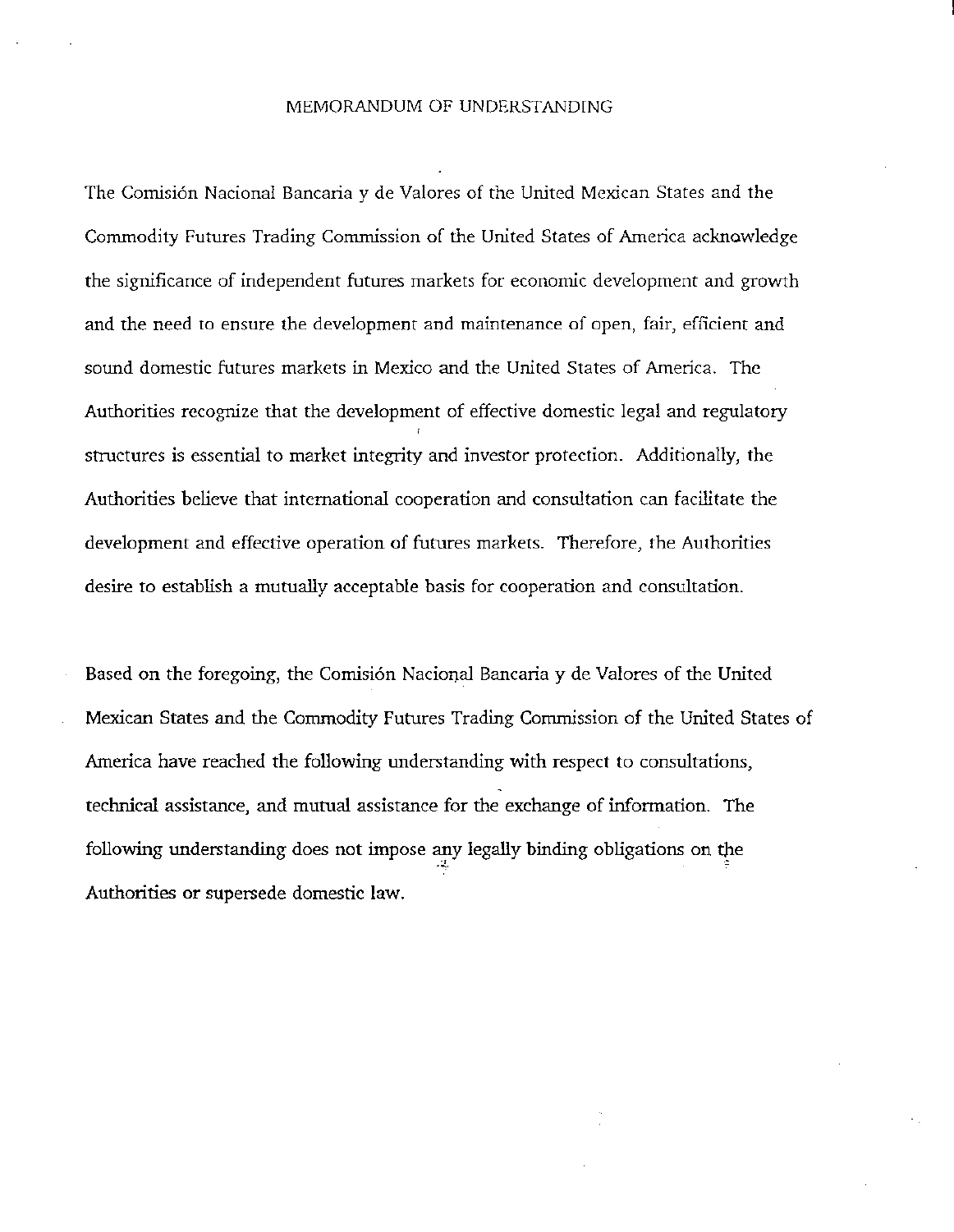### 2

I

### CLAUSE I: DEFINITIONS

For the purposes of this Memorandum of Understanding:

- (a) "Authority" means:
	- (i) the Comisión Nacional Bancaria y de Valores of the United Mexican States, or
	- (ii) the Commodity Futures Trading Commission of the United States of America.
- (b) "requested Authority'' means an Authority to whom a request under this Memorandum of Understanding is made.
- (c) "requesting Authority" means an Authority making a request under this Memorandum of Understanding.
- (d) "laws or regulations" means the laws, regulations and regulatory policies applicable to matters in the jurisdictions of the Authorities.
- (e) "futures markets" means those futures and options markets that are subject to regulation, regulated or supervised by the Authorities.
- (f) "person" means natural person, unincorponited association, partnership, body corporate, government, political subdivision, agency or instrumentality of a  $\sim$ government, or any equivalent authority.

In any case of dispute over the meaning of any term used in this Memorandum of Understanding, the Authorities will consult as provided in Clause III, Section 7.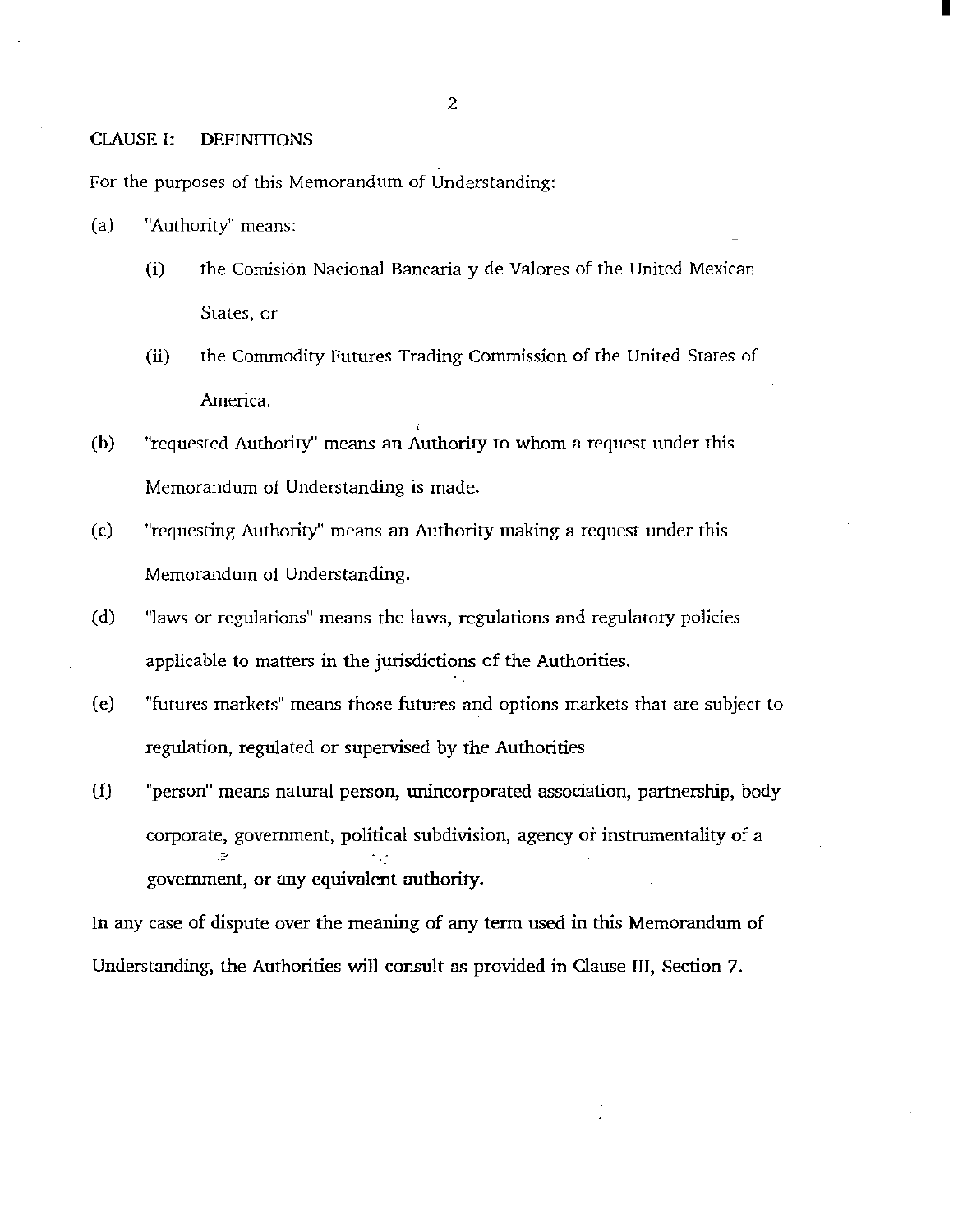### CLAUSE II: CONSULTATIONS REGARDING MATTERS OF MUTUAL INTEREST AND PROVISION OF TECHNICAL ASSISTANCE FOR MARKET DEVELOPMENT

Section 1: GENERAL PRINCIPLES FOR CONSULTATIONS AND TECHNICAL ASSISTANCE

- 1. The Authorities consider it essential to establish a framework to enhance cooperation about all matters relating to the operation of their futures markets and the protection of investors. To that end the Authorities wish to arrange for the provision of teclmical assistance on a continuing basis, to enhance communication and to further mutual understanding.
- 2. This Clause sets forth a statement of the intent of the Authorities regarding such a framework for consultations and technical assistance. The Authorities intend to engage in a regular dialogue on both domestic and international aspects of futures regulation and enforcement, and un the development and operation of their futures markets.

### Section 2: CONSULTATION ON THE STABILITY, EFFICIENCY AND INTEGRITY OF THE MARKETS

The Authorities intend to consult periodically about matters of mutual interest in order to enhance cooperation and the protection of investors by ensuring the ., stability, efficiency, and integrity of futures markets of Mexico and the United States. The purpose of such consultations is to assist in the development of mutually agreeable approaches for strengthening futures markets of Mexico and the United States, while avoiding, wherever possible, conflicts that may arise from the application of differing regulatory practices.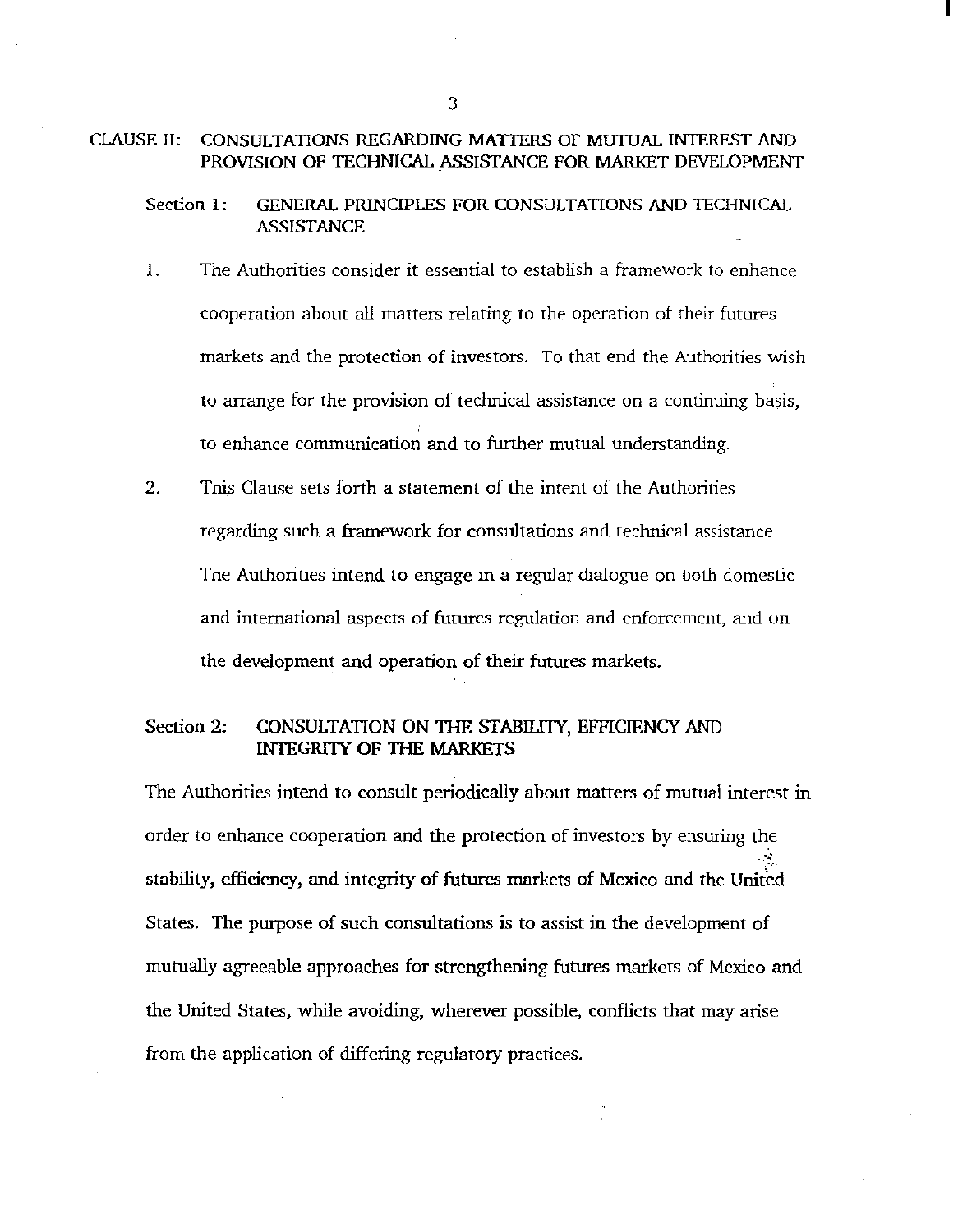#### Section 3: PROVISION OF TECHNICAL ASSISTANCE FOR THE DEVELOPMENT OF FUTURES MARKETS IN MEXICO

- 1. The Commodity Futures Trading Commission intends to consult with and provide advice to the Comisión Nacional Bancaria  $y$  de Valores with a view roward establishing and implementing an ongoing technical assistance program for the development, administration and operation of futures markets in Mexico. Such consultations will identify specific types of technical assistance that the Authorities believe are desirable and reasonable. The technical assistance may include the training of personnel as well as the provision of information and advice relating to the development of:
	- (i) systems to promote the risk management, price discovery and hedging functions of markers;
	- (ii) types of futures and options products to fill particular needs;
	- (iii) order handling systems;
	- (iv) trade recording and comparison systems;
	- (v) quotation and transaction dafa transmission systems;
	- (vi) clearance and settlement mechanisms;
	- (vii) regulatory requirements relating to market professionals and capital adequacy;
	- (viii) systems and related regulatory mechanisms relating to accounting and disclosure;
	- (ix) systems necessary for effective futures market surveillance and enforcement programs; and

 $\frac{1}{\sqrt{2}}$ 

(x) procedures and practices to protect investors.

4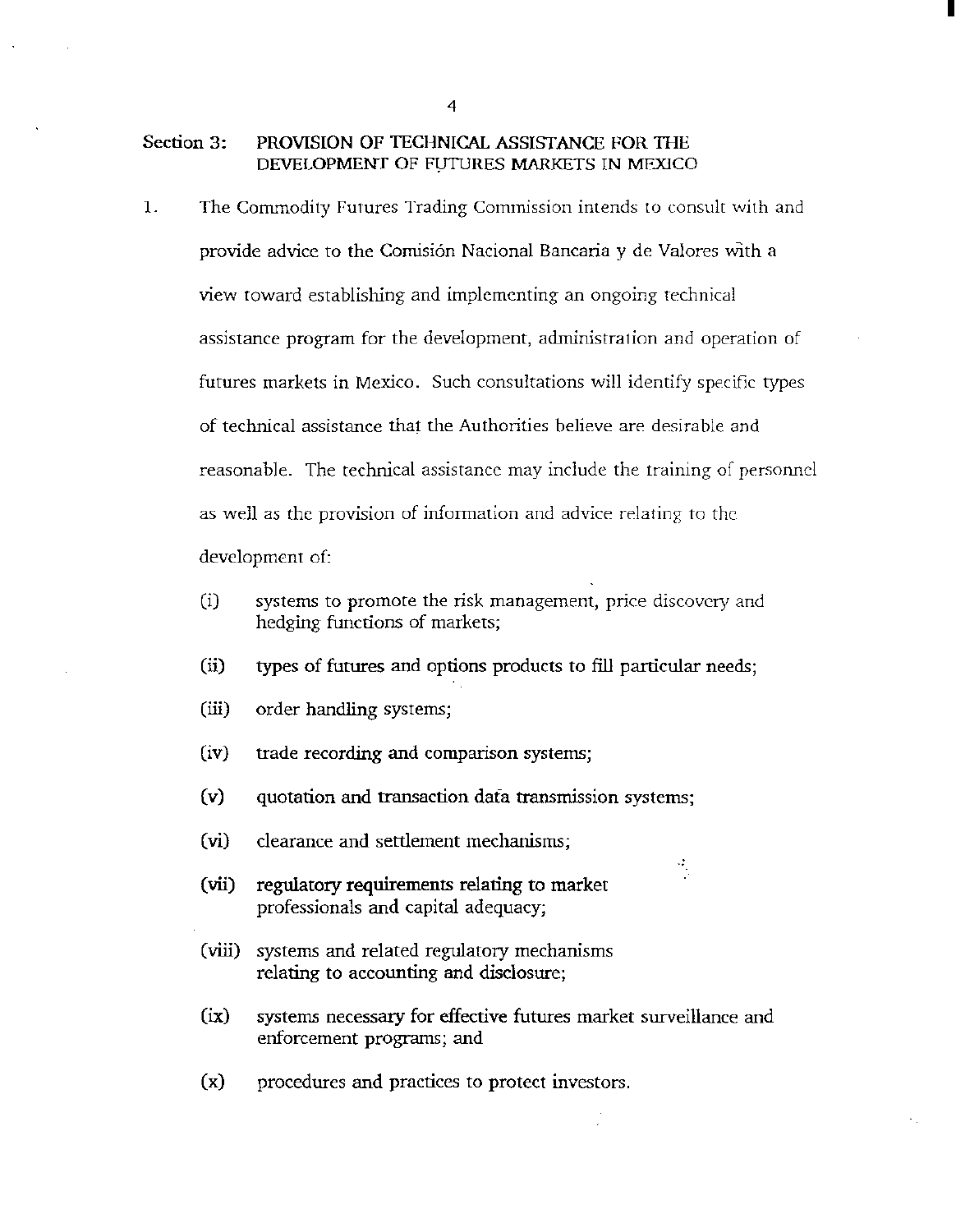2. The Authorities recognize that specific technical assistance will be subject to the availability of resources as well as domestic authorizing legislation. I

Section 4: PROVISION OF TECHNICAL ASSISTANCE TO EMFRGING FUTURES MARKETS

The Authorities share a common commitment to supporting the development of open, safe, sound and efficient futures markets around the world. The Authorities believe that combining their unique experiences and perspectives will provide a valuable resource for countries with emerging futures markets. Therefore, the Authorities intend to work together to respond to requests from countries with emerging futures markets for technical assistance on a wide variety of futures issues.

# CLAUSE ill: MUTUAL ASSISTANCE FOR THE EXCHANGE OF INFORMATION Section 1: SCOPE OF ASSISTANCE

1. In accordance with the domestic laws and regulations of their respective States, the Authorities will provide the fullest measure of mutual assistance, as contemplated by this Clause. Such assistance will be \_, provided to facilitate the futures market oversight functions; the enforcement of the laws and regulations applicable to futures markets; and the conduct of investigations, litigation or prosecution in cases where information located within the jurisdiction of the requested Authority would be useful in determining whether, or proving that, the laws or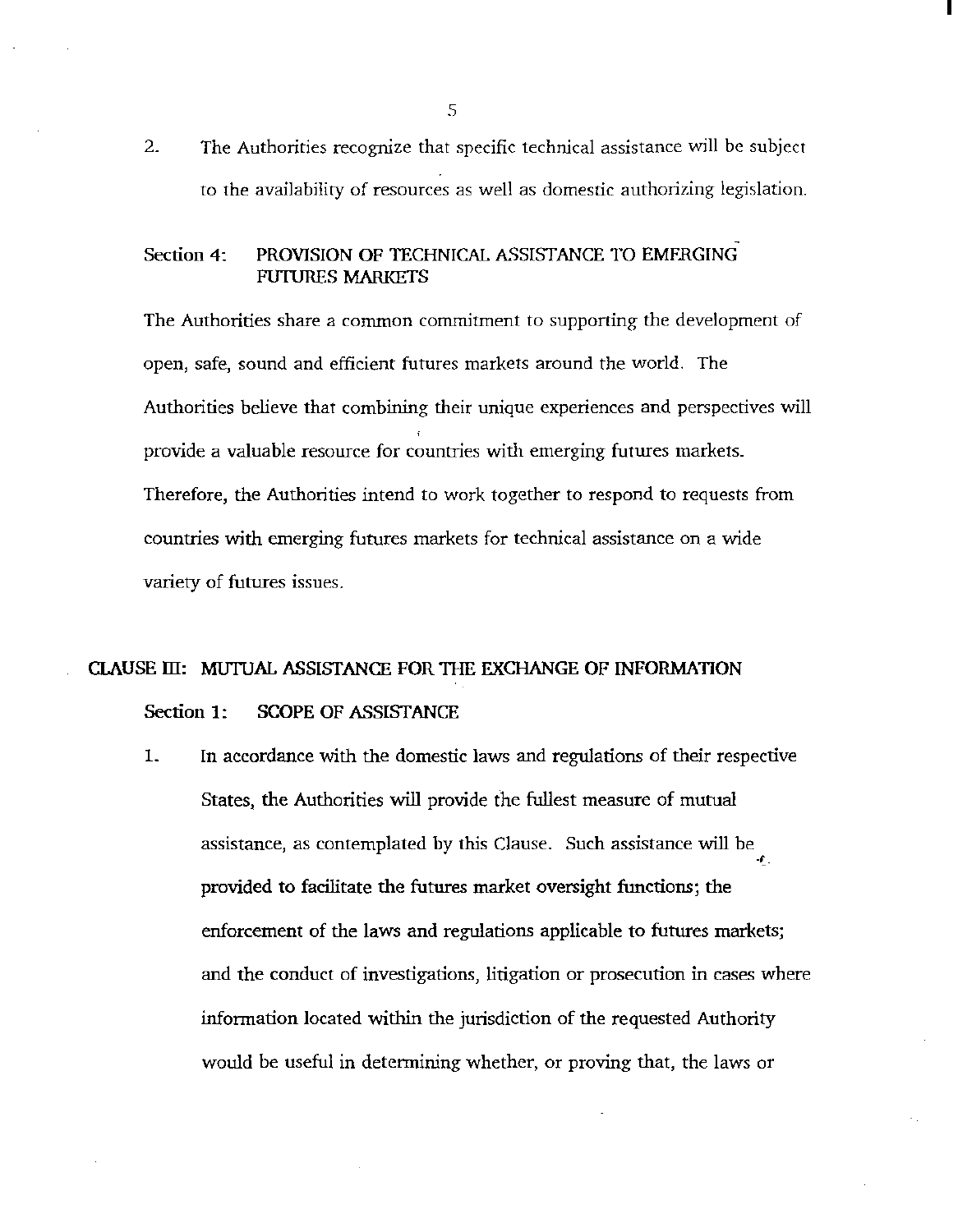regulations of the requesting Authority may have been violated.

Assistance will not be provided where the execution of a request would require the requested Authority to exceed its legal authority or would otherwise be prohibited by the laws of the State of the requested Authority.

2. Assistance available pursuant to this Clause includes, but is not limited to:

- (a) providing access to information in the files of the requested Authority;
- (b) obtaining the statements of persons; and
- (c) obtaining information and documents from persons.
- 3. The Authorities recognize that they may not in all circumstances possess the legal Authority to provide the assistance contemplated in this Clause. Subject to such limitations of legal authority, the Authorities will use all reasonable efforts to obtain the authorization, or the assistance of such other governmental agencies that have such authority, necessary to provide the assistance described in this Clause.

# Section 2: GENERAL PRINCIPLES FOR PROVIDING ASSISTANCE

1. This Clause sets forth a statement of intent of the Authorities to establish a framework to facilitate the exchange of information between the Authorities to the fullest extent possible in accordance with the laws of their respective jurisdictions.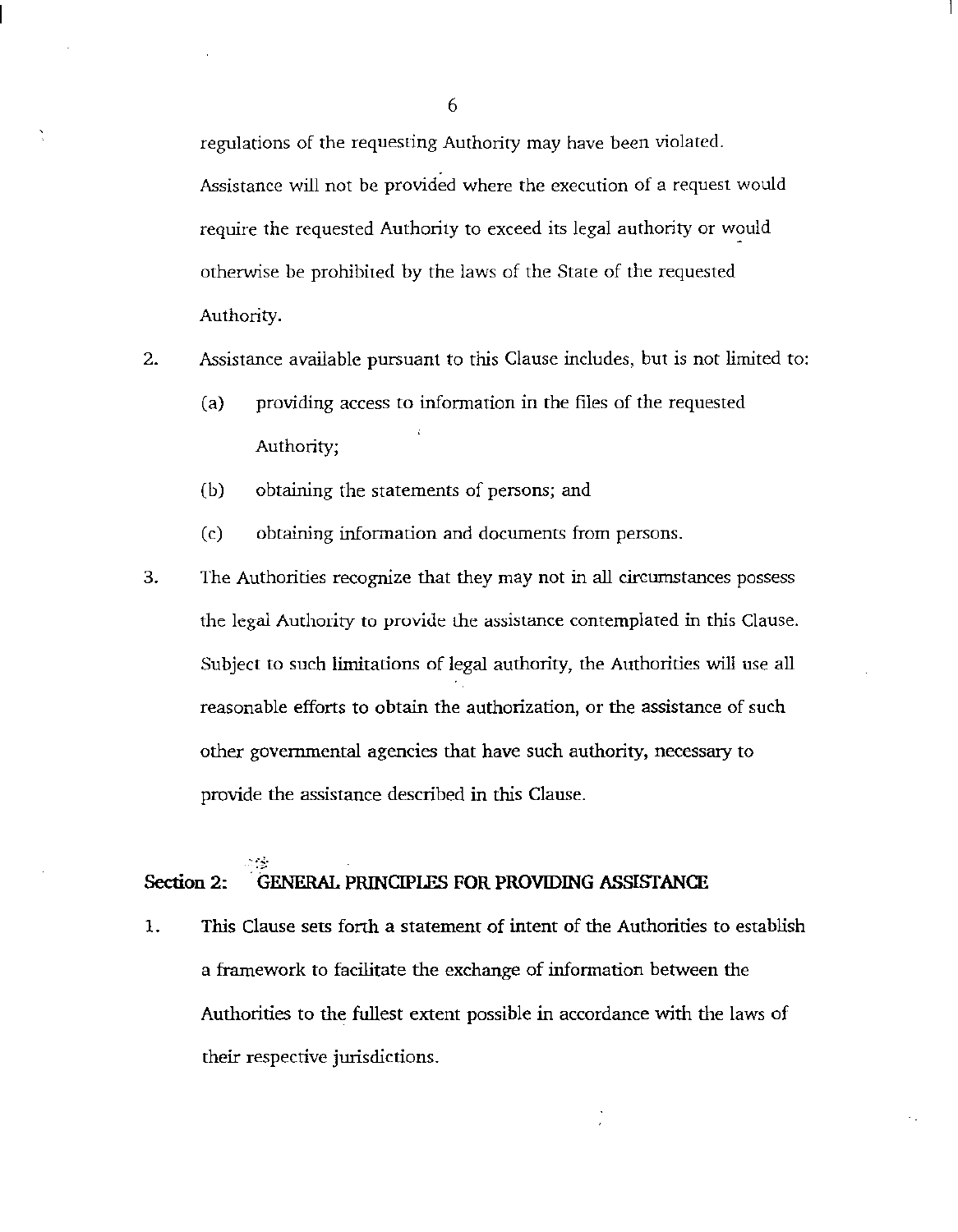2. The provisions of this Clause will not give rise to a right, directly or indirectly, on the part of any person, other than the Authorities, to obtain, suppress or exclude any information or to challenge the execution of a request for assistance under this Clause.

I

- 3. A request for assistance may be denied by the requested Authority:
	- (a) where the request would require the requested Authority to act in a manner which would violate the laws of the State of the requested Authority;
	- (b) where the request is not in accordance with the provisions set forth in this Clause;
	- (c) on grounds of essential public interest; or
	- (d) on grounds of national security.

### Section 3: REQUESTS FOR ASSISTANCE

- 1. Requests for assistance will be made in writing and addressed to the requested Authority's contact officer listed in Appendix A.
- 2. Requests shall specify:

 $\frac{1}{2}$ 

- (a) a general description of both the matter that is the subject of the request and the purpose for which the assistance or information is sought;
- (b) a general description of the assistance, documents, information and statements of persons sought by the requesting Authority;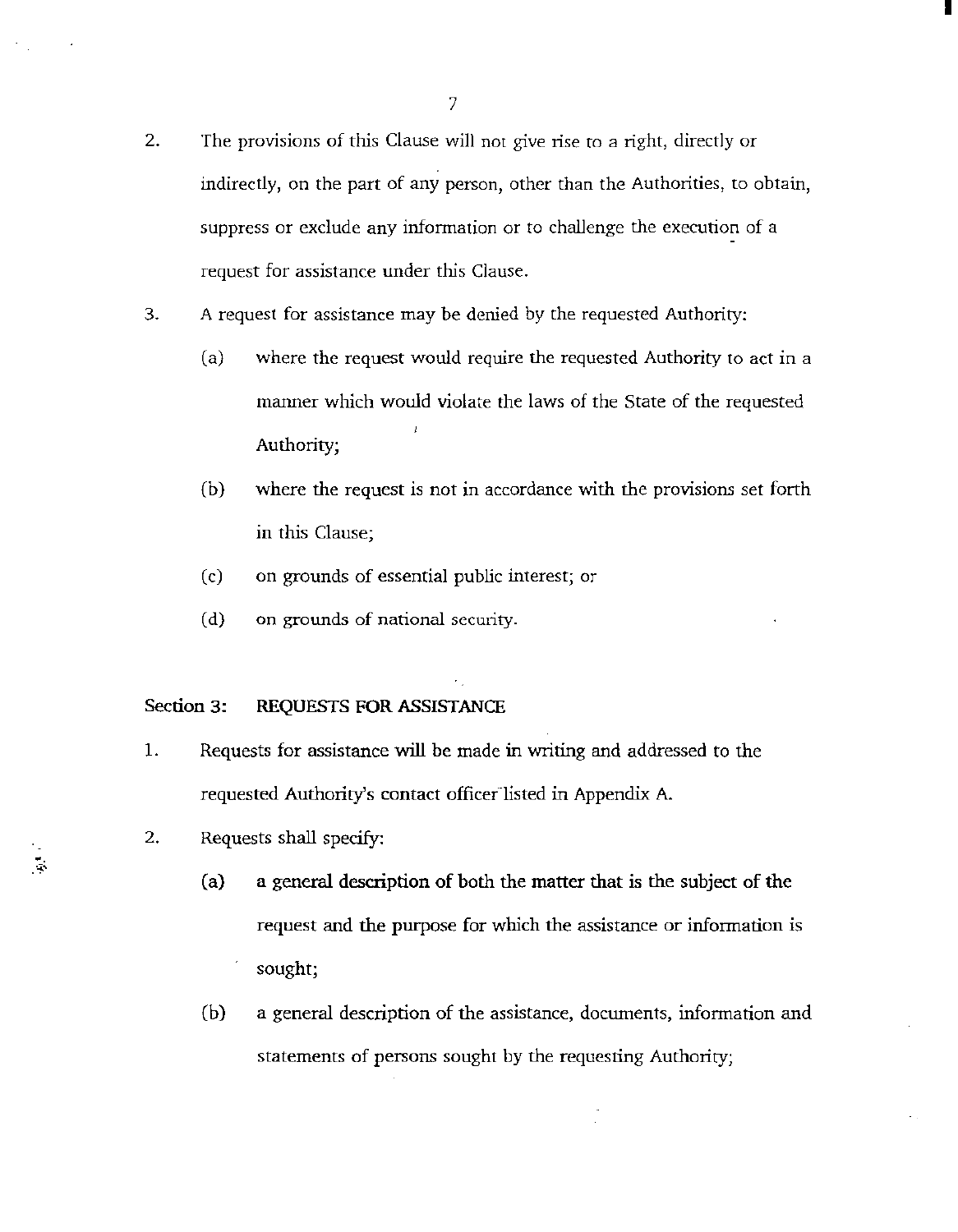(c) the persons believed by the requesting Authority to possess the information sought, or the places where such information may be obtained, if the requesting Authority is knowledgeable thereof;

I

- (d) the legal provisions pertaining to the matter that is the subject of the request; and
- (e) the desired time period for the reply.
- 3. In the event of urgency, requests for assistance and replies to such ' requests may be effected by *summary* procedures or by means of communication other than the exchange of letters, provided that all such conununications are confirmed in the manner prescribed in the foregoing paragraphs of *this* Section.

### Section 4: EXECUTION OF REQUESTS

- 1. Information held in the files of the requested Authority will be provided upon request of the requesting Authority pursuant to Section 3 of this Clause.
- 2. In making a request for assistance, the requesting Authority may designate the persons whose statements it wishes the requested Authority to obtain.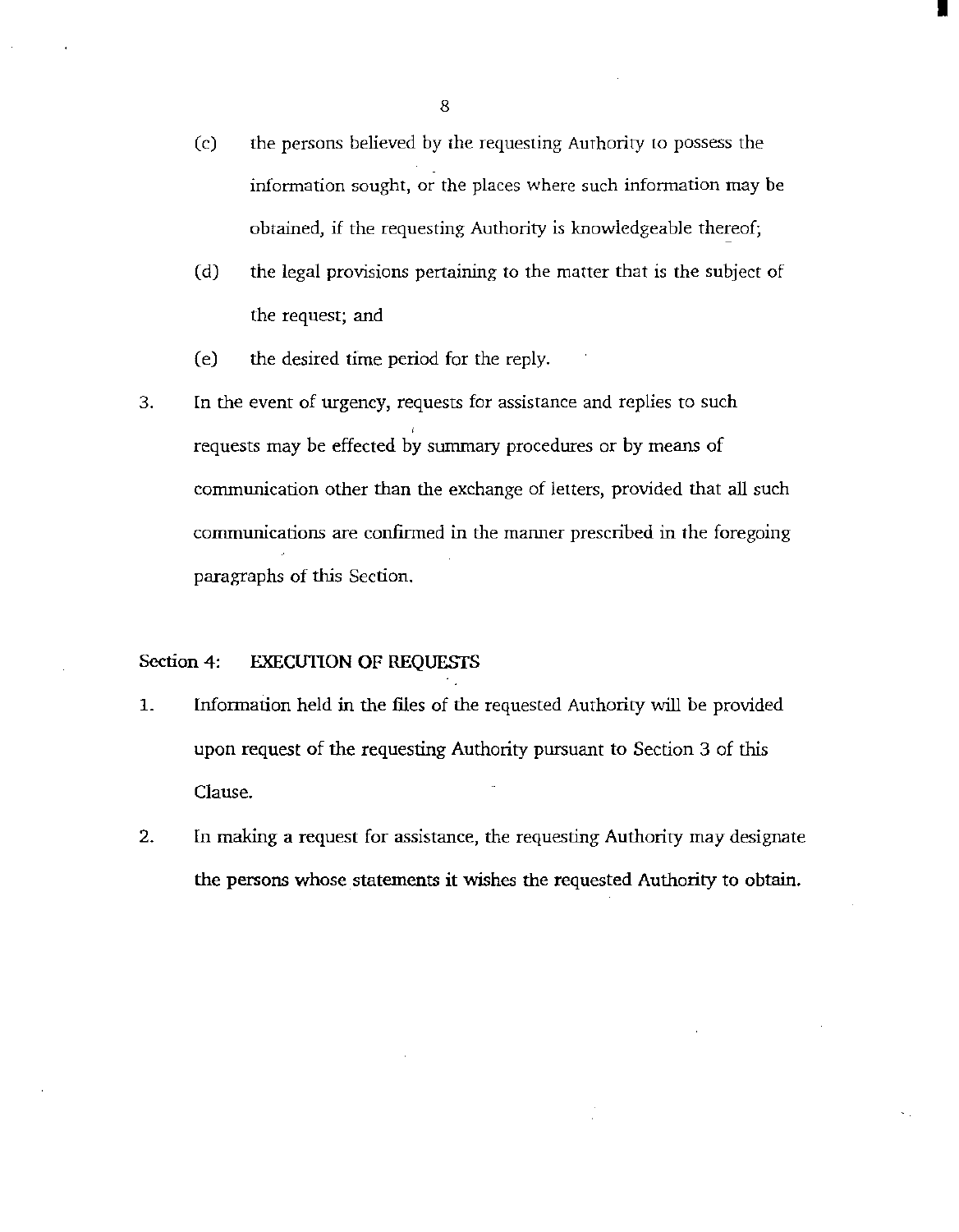- 3. When requested by the requesting Authority, the requested Authority will use its best efforts to obtain statements from persons involved, directly or indirectly, in the activities that are the subject of the request or balding information that may assist in carrying out the request. The requested Authority also will require the production of other evidence from any other person or persons designated by the requesting Authority.
- 4. The obtaining of statements, the gathering of documents, and the response to a request under this Memorandum of Understanding will be conducted in accordance with the procedures of the requested Authority and by persons designated by the requested Authority, unless otherwise agreed by the Authorities.
- 5. Notwithstanding any other provision of this Memorandum of Understanding, any person providing statements, information or documents as a result of a request made under this Memorandum of Understanding will be entitled to all the rights and privileges of the laws of the State of the requested Authority that may otherwise be applicable. Assertions regarding other rights and privileges arising exclusively ..  $\frac{1}{\beta}$ pursuant to the law of the State of the requesting Authority shall be preserved for consideration by the courts in the State of the requesting Authority.

9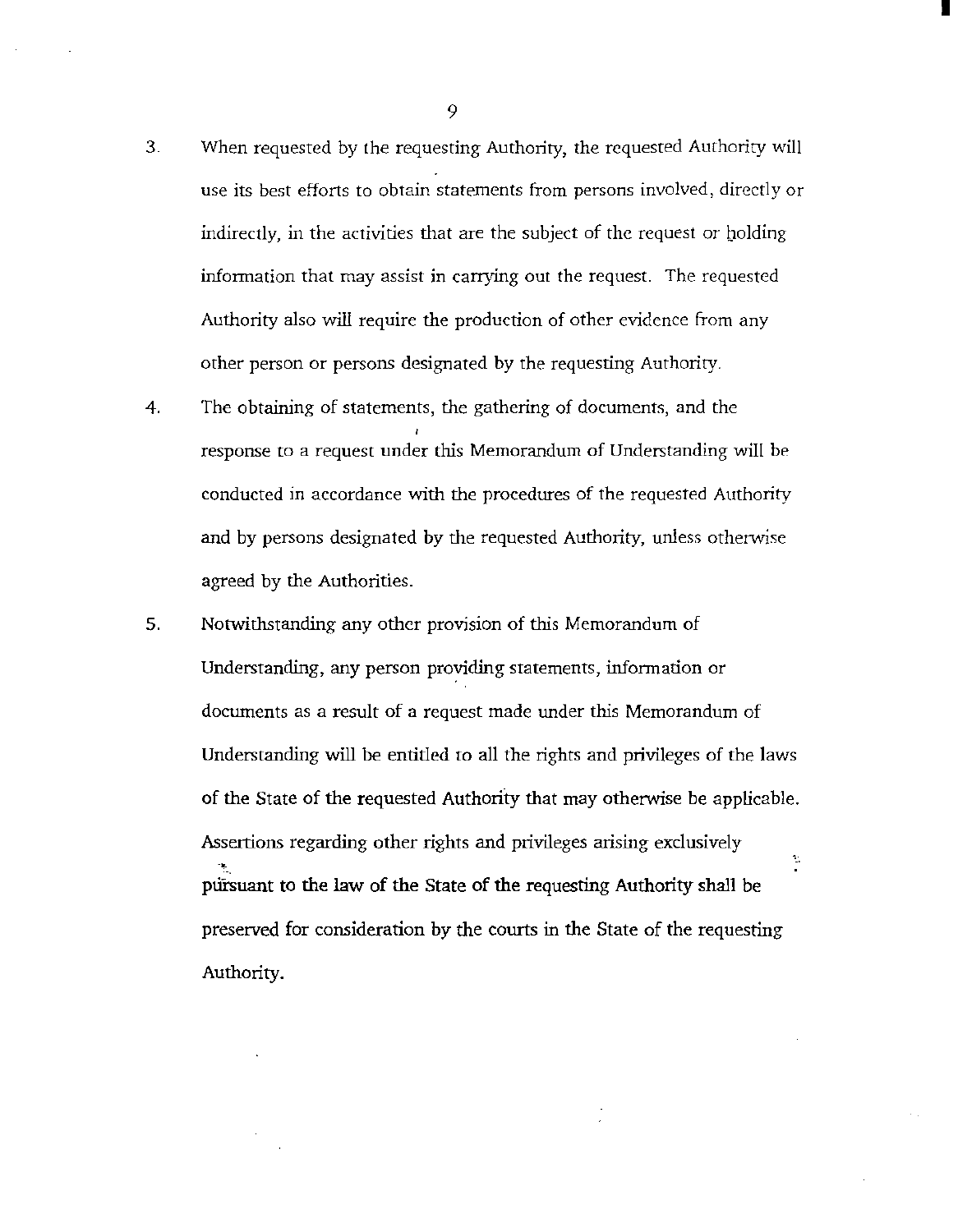### Section 5: PERMISSIBLE USES OF INFORMATION

- 1. The requesting Authority may use the information furnished by the requested Authority solely:
	- (a) for the purposes stated in the request with respect to ensuring compliance with or enforcement of the laws and regulations of the requesting Authority, including the legal provisions specified in the request and related provisions; and
	- (b) for purposes within the general framework of the use stated in the request, including conducting a civil or administrative enforcement proceeding, assisting in a self-regulatory enforcement proceeding, assisting in a criminal prosecution, or conducting any investigation related thereto for any general charge applicable to the violation of the provisions specified in the request.
- 2. The requesting Authority will not use the information furnished for any purpose other than those stated in paragraph 1 of this Section, unless it has first informed the requested Authority of its intention and the requested Authority has not objected, within 14 days, to such intended<br>  $\therefore$  use of the information. If the requested Authority opposes such use the use of the information. If the requested Authority opposes such use, the information may be used only under the conditions imposed by the requested Authority. If use of the information is opposed by the requested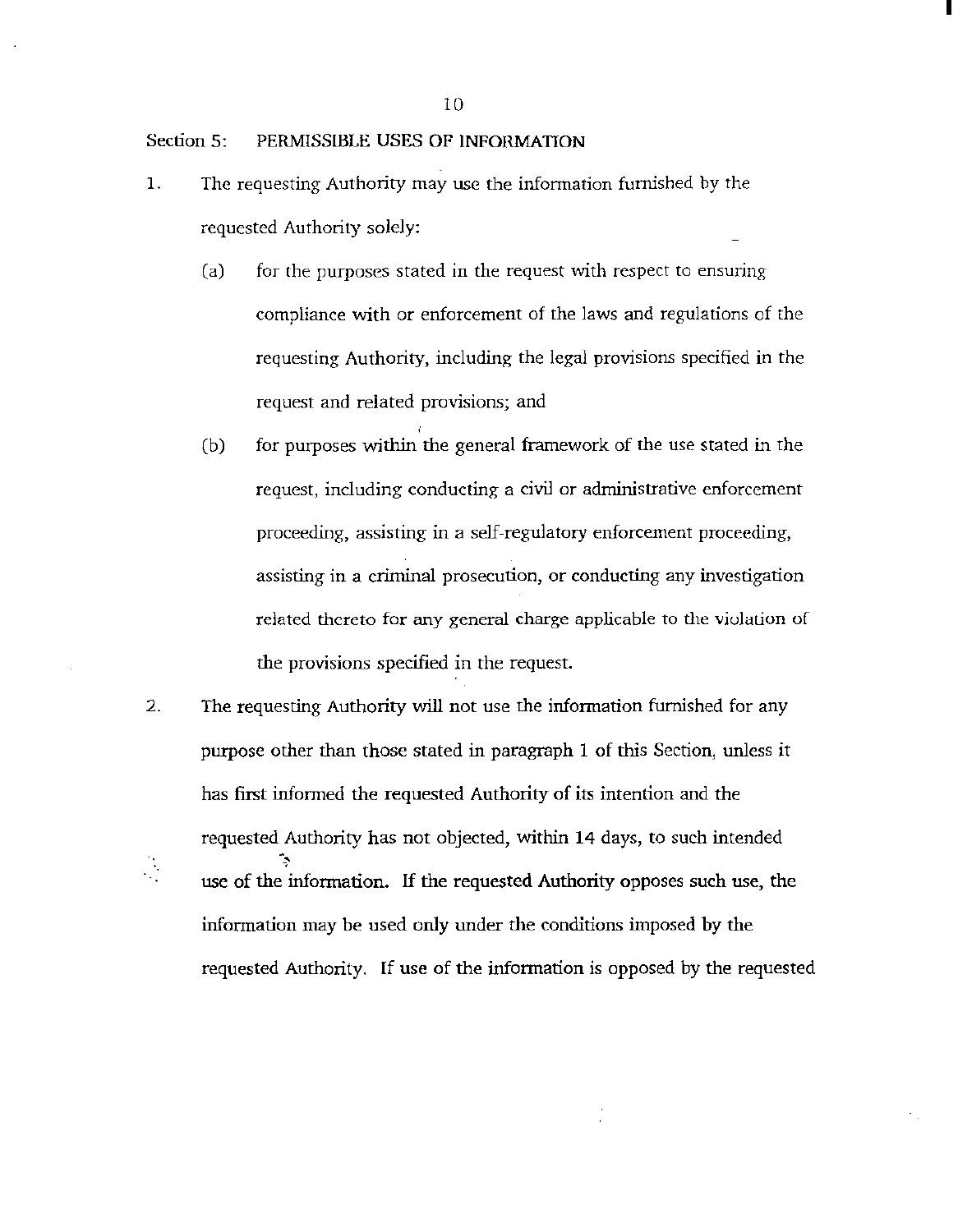Authority, the Authorities agree to consult pursuant to Section 7 of this Clause concerning the reasons for the refusal and the circumstances under which use of the information might otherwise be allowed.

I

### Section 6: CONFIDENTIALITY OF REQUESTS

 $\frac{1}{2}$ 

- ]\_ To the extent permitted by law, except for disclosures in accordance with Section 5 of this Clause and disclosures that are absolutely necessary to carry out the request:
	- (a) each Authority will keep confidential requests made under this Clause, the contents of such requests, and any other matters arising during the operation of this Clause, including consultations between the Authorities and unsolicited assistance; and
	- (b) the requesting Authority will keep confidential any information received by the requested Authority pursuant to this Clause.

Such confidentiality may be waived by the mutual agreement of the Authorities.

2. Except as contemplated by Section 5 of this Clause, the requesting Authority will not offer the information to, and will use its best efforts to ensure that it is not obtained by, any other person. Where appropriate, to further ensure the confidentiality of any information provided by a requested Authority in response to a request under this Clause, the requested Authority will in good faith determine and represent that public disclosure of the information would violate its country's laws. Unless

11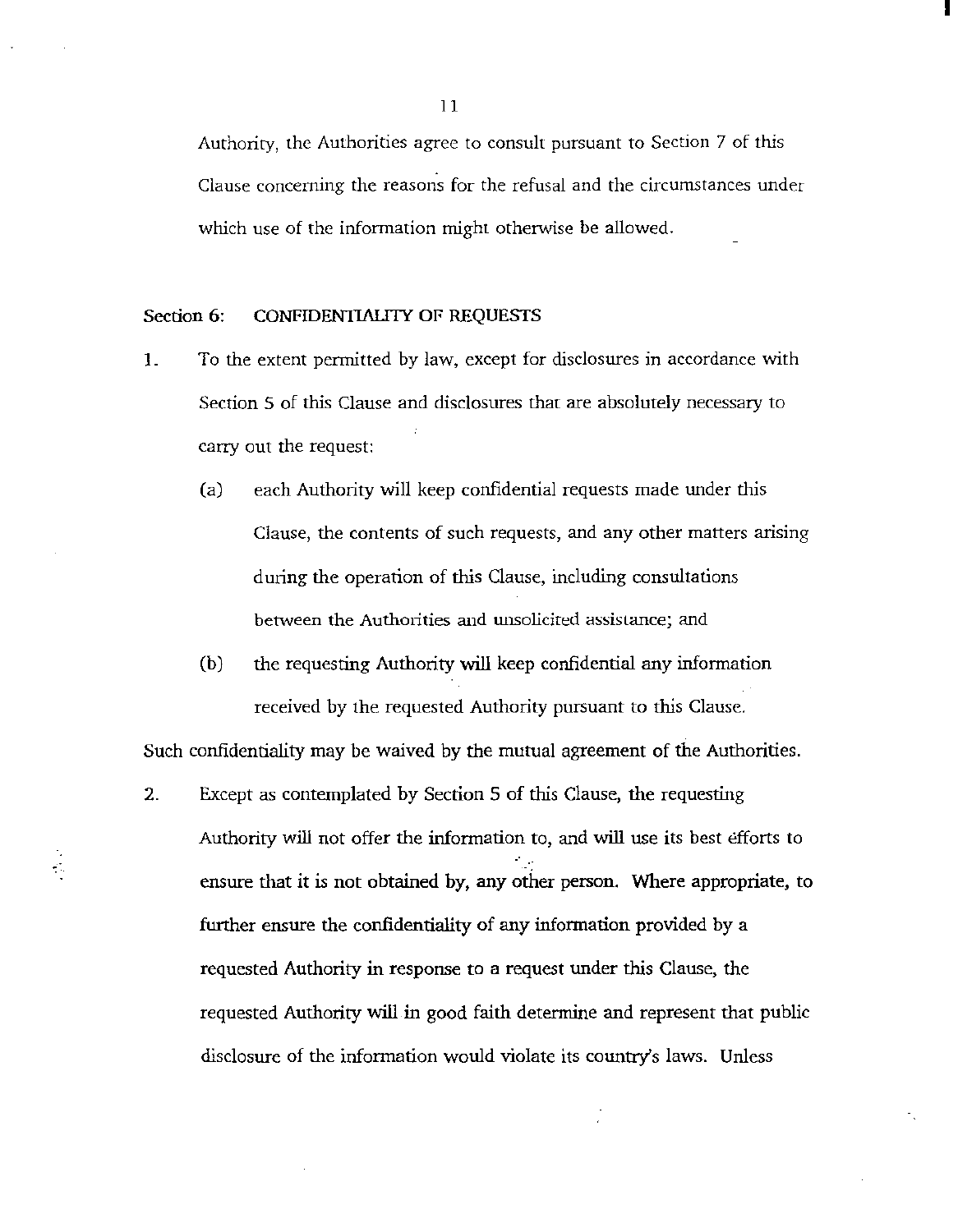otherwise agreed, if such information is obtained by any other person, the requesting Authority will use its best efforts to ensure that such information will not be used by that person in any way that involves disclosure to any other person.

- 3. The requesting Authority will notify the requested Authority of any legally enforceable demand for information prior to complying with the demand, and will assert such appropriate legal exemptions or privileges with respect to such information as may be available.
- 4. When the requesting Authority has terminated the matter for which assistance has been requested under this Clause, upon request of the requested Authority, it will return to the requested Authority, to the extent permitted by law, all documents and copies thereof not already disclosed in proceedings referred to in Section 5 of this Clause and other material disclosing the contents of such documents, other than material that is generated as part of the deliberative or internal analytical process of the requesting Authority.
- 5. Any document or any other material provided by the requested Authority  $\ddot{\phantom{0}}$ in response to a request under this Clause and any other material disclosing its content, other than material that is generated as part of the deliberative or internal analytical process of the requesting Authority, will not become the property of the requesting Authority, and must be redelivered, upon demand, to the requested Authority without delay to the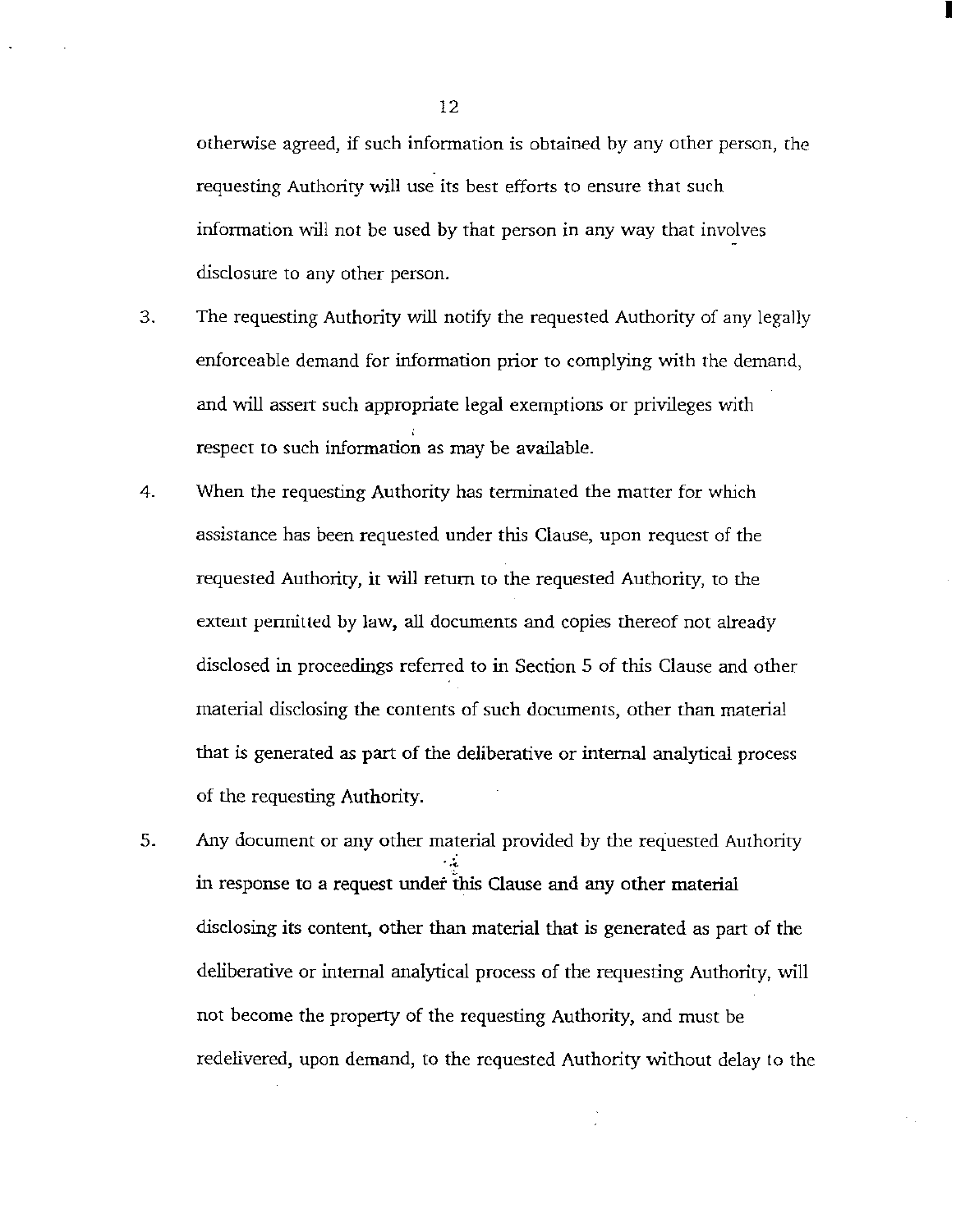extent permitted by the law of the requesting Authority; provided that such demand may be made only if the requested Authority has reason to believe that the information has been or is likely to be disclosed or used other than as contemplated by Section 5 of this Clause.

### Section 7: CONSULTATION REGARDING MUTUAL ASSISTANCE PURSUANT TO THIS CLAUSE

- 1. The Authorities will engage in consultation with respect to this Clause with a view to improving its operation and resolving any matters that may arise. In particular, the Authorities will consult upon request in the event of:
	- (a) a refusal by one Authority to comply with a request for information on the grounds set forth in paragraphs 3(a) and (b) of Section 2 of this Clause; or
	- (b) a change in market or business conditions, or in domestic legislation, or any other circumstance that makes it necessary or appropriate to amend or extend this Clause in order to achieve its purposes.

 $\sim$   $\sim$ 

2. The Authorities may agree on such practical measures as may be necessary to facilitate the implementation of this Clause.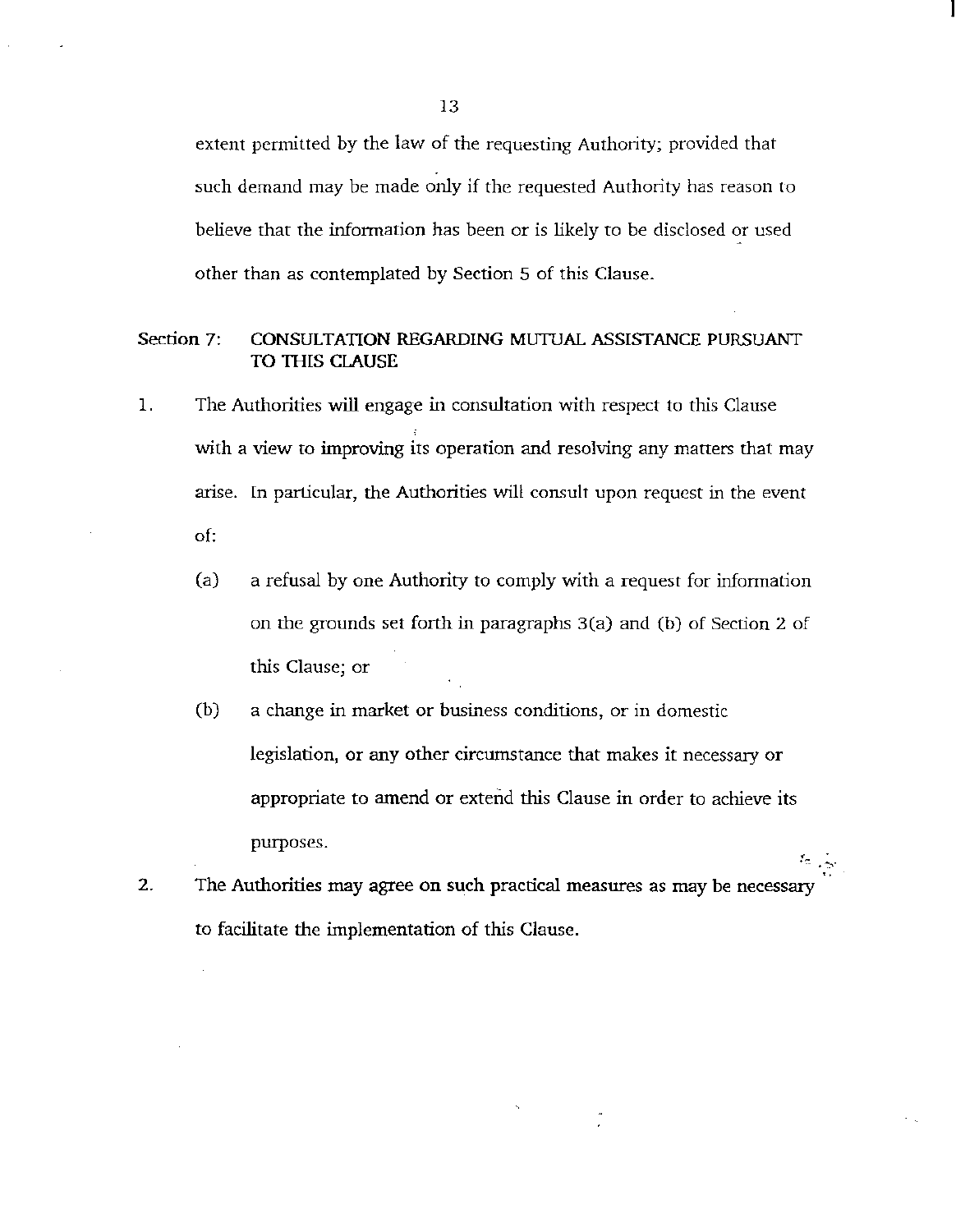#### Section 8: COSTS OF INVESTIGATION

If it appears that responding to a request for assistance under this Clause will involve substantial costs being incurred by the requested Authority, the requested Authority and the requesting Authority will establish a cost -sharing arrangement before continuing to respond to such request for assistance.

### Section 9: AMENDMENTS AND WAIVERS

' Any provision established in this Memorandum of Understanding may be amended or waived by mutual agreement of the parties, formalized by written communications in which the effective date of the amendment or the application of the waiver is specified.

### ClAUSE N: FINAL PROVISIONS

### Section 1: EXECUTION

This Memorandum of Understanding will be effective from the date of its execution.

°∲

 $\mathcal{L}_{\mathcal{L}}$ 

14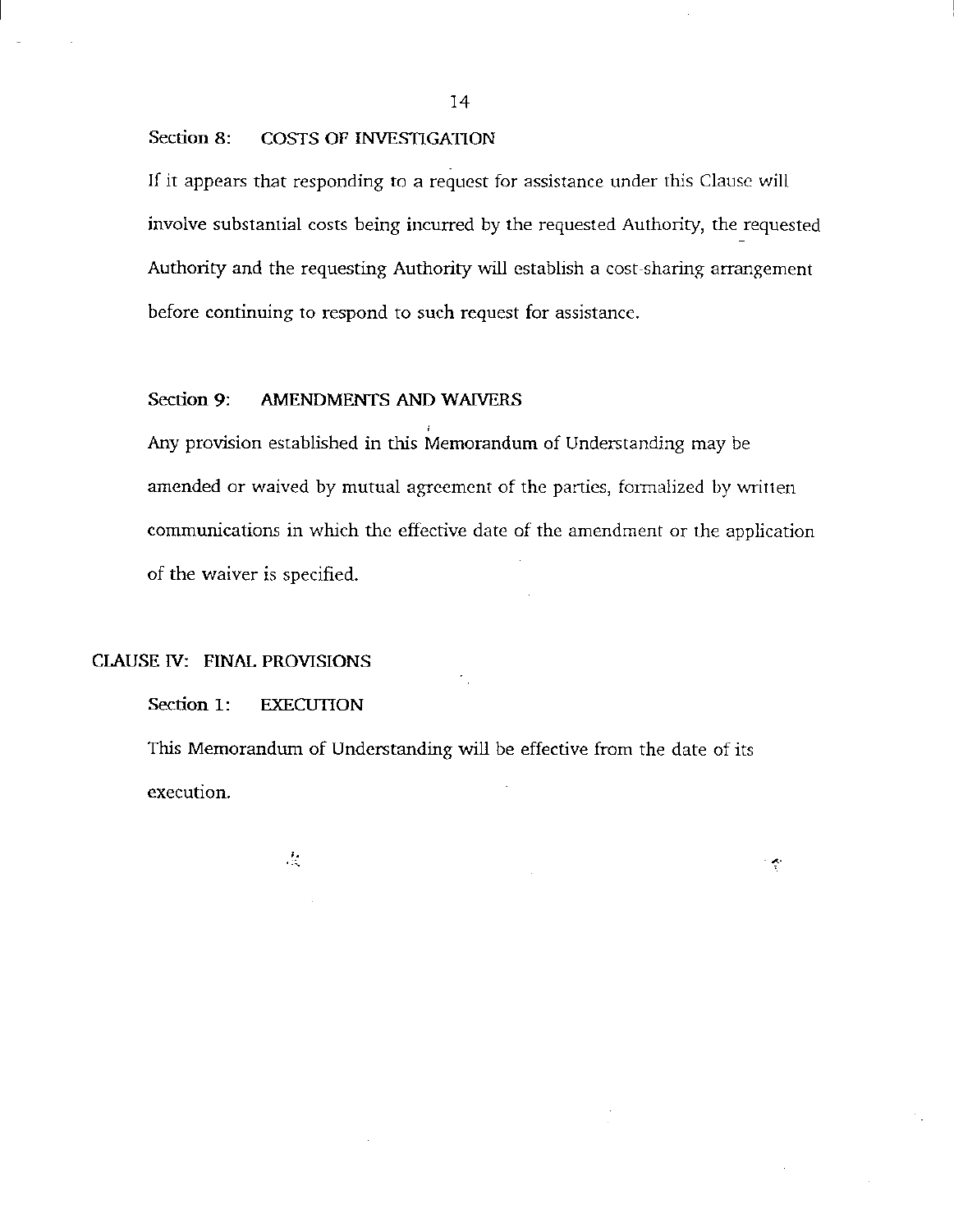## Section 2: TERMINATION

 $\mathcal{L}_{\mathcal{D}}$ 

This Memorandum of Understanding may be terminated by either Authority by that Authority giving 30 days notice to the other Authority that this Memorandum of Understanding is no longer in effect. If either Authority gives such notice, this Memorandum of Understanding will continue to have effect with respect to all requests for assistance that are made before the effective date of notification until the requesting Authority terminates the matter for which assistance was requested.

15